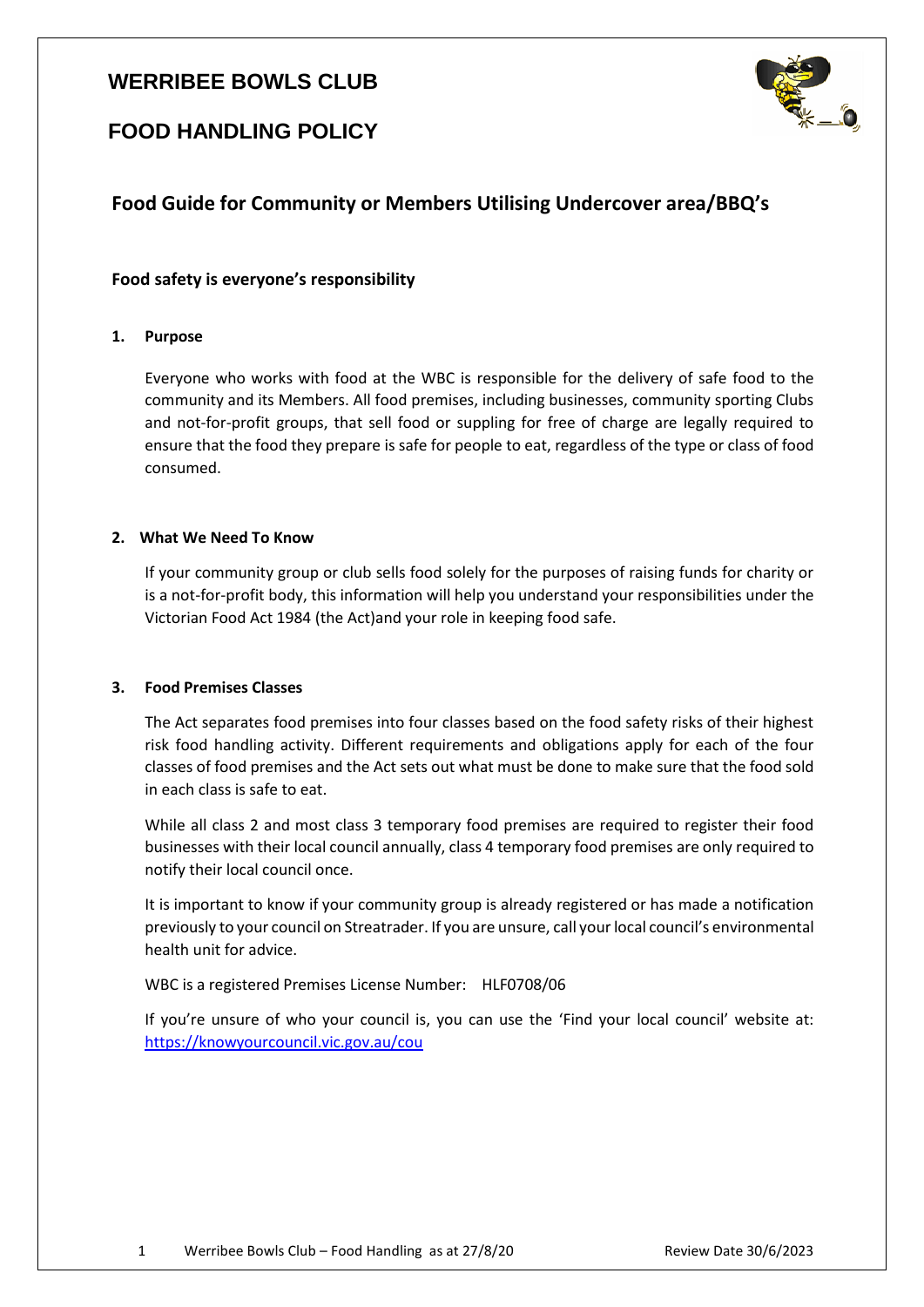# **WERRIBEE BOWLS CLUB**

# **FOOD HANDLING POLICY**



# **4. How To Keep Your Outside BBQ's Food Safe**

#### **Transport & Storage**

- Use an insulated cooler with plenty of ice or cool packs around the meat when transporting sausages to the BBQ area.
- Keep meat or any food being used in an insulated cooler and only remove them from the cooler when you're ready to cook them.
- Never leave meat sitting around at room temperature.
- Protect meat, bread and onions from insects and dust by keeping them wrapped or in sealed containers.
- Do not refreeze meat that has been thawed or not eaten after being cooked.
- Throw out any meat left over at the end of the day or competition.

#### **Cleaning & Hygiene**

- Clean all your equipment and food preparation areas before and after you use them.
- Make sure there's somewhere for the food handlers to wash their hands, otherwise have suitable hand sanitisers available.
- Remove waste regularly from underneath the BBQ area or surrounds and make sure you wash your hands before resuming food handling.

## **Cooking**

- Make sure all volunteers know how to handle food safely.
- Keep raw food separate from ready-to-eat food –never use the same plate, cutting board or tongs for raw and cooked foods.
- Always cook meat thoroughly unless requested by the consumer.
- Always use clean utensils.

## **5. Allergies & Intolerances**

Make sure foods containing ingredients that can cause allergic reactions (such as eggs, gluten, sesame, nuts, dairy, lupin and soybeans) are identifiable.

For example, ask your supplier if there are any allergen sensitive ingredients in their meat and check the ingredient list of the sauce and/or mustard you supply.

You should be able to provide accurate information about the ingredients in your food to your consumers. If you can't answer an allergen query with certainty, **don't guess**–your guess could be deadly for someone with an allergy.

For more information on allergens go to the Food Safety Unit website at: [https://www2.health.vic.gov.au/public-health/food-safety/food-businesses/food-allergen](https://www2.health.vic.gov.au/public-health/food-safety/food-businesses/food-allergen-awareness)[awareness](https://www2.health.vic.gov.au/public-health/food-safety/food-businesses/food-allergen-awareness)